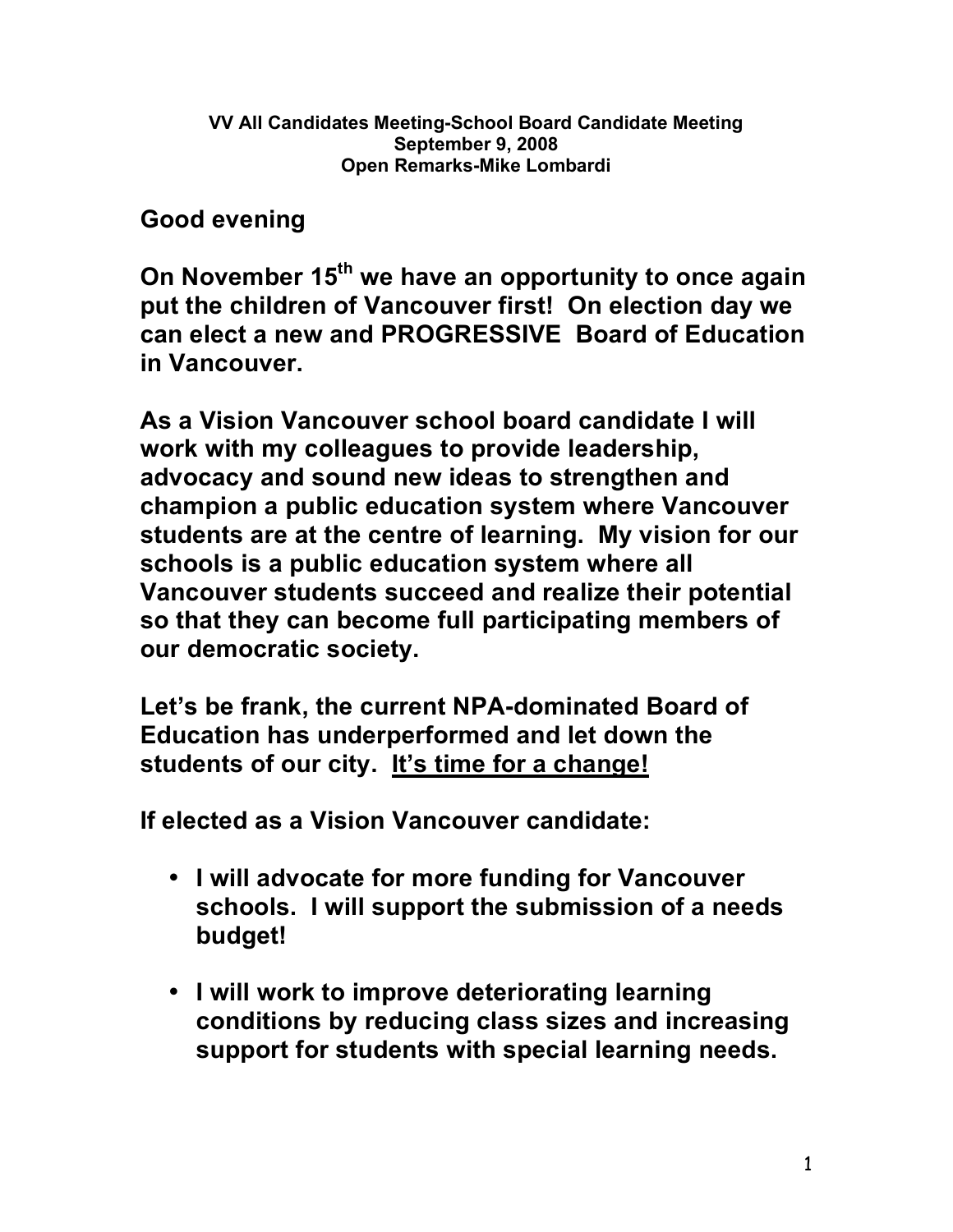- **I will ensure school district decisions are made through genuine, respectful, and transparent consultation processes.**
- **I will protect and expand student access to comprehensive neighbourhood schools.**
- **I will continue to advocate for seismically safe schools, effective emergency response plans and safe school environments free from bullying and harassment.**
- **I will advocate for the development of a comprehensive Vancouver green plan that involves the school board, city council, and parks board.**

**Throughout my 35 year career in education, I have been a passionate advocate for public education. In every capacity—as a teacher, as an education leader, and as a parent leader—I have worked tirelessly to achieve conditions and supports in the public school system to enable all students to succeed.** 

**I have been inspired by the leadership of Gregor Robertson and positive momentum of Vision Vancouver Education Committee.**

**I am seeking your support to win election as a Vision Vancouver candidate for the Vancouver School Board because I believe I have the skills, experience, and knowledge to work with my colleagues to put Vancouver students first.**

**Thank you.**